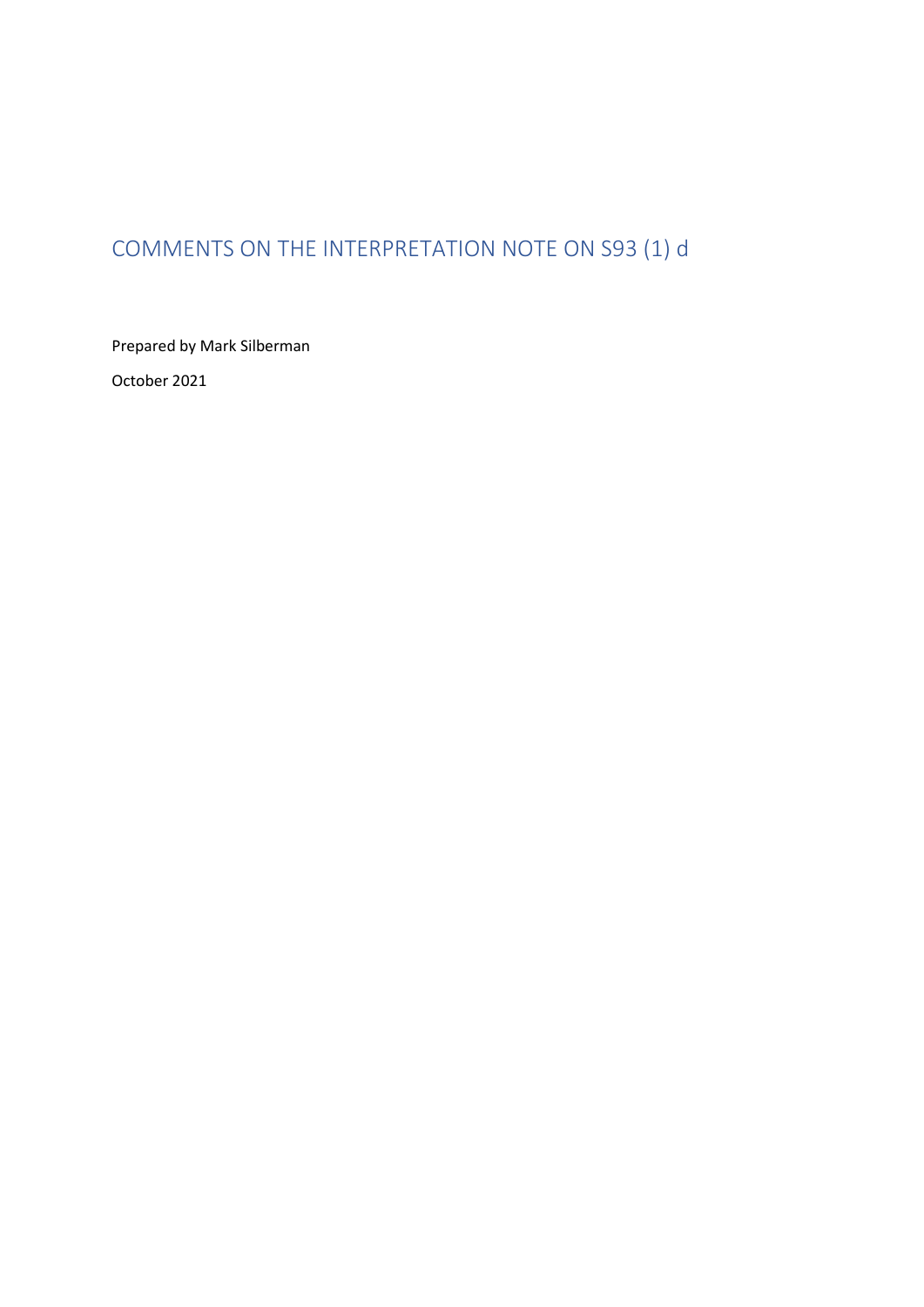## Contents

| FUNDAMENTAL ISSUE - IS WHAT IS ON THE SARS SYSTEM IN SUPPORT OF AN UNDISPUTED ERROR |
|-------------------------------------------------------------------------------------|
|                                                                                     |
|                                                                                     |
|                                                                                     |
|                                                                                     |
|                                                                                     |
|                                                                                     |
|                                                                                     |
|                                                                                     |
|                                                                                     |
|                                                                                     |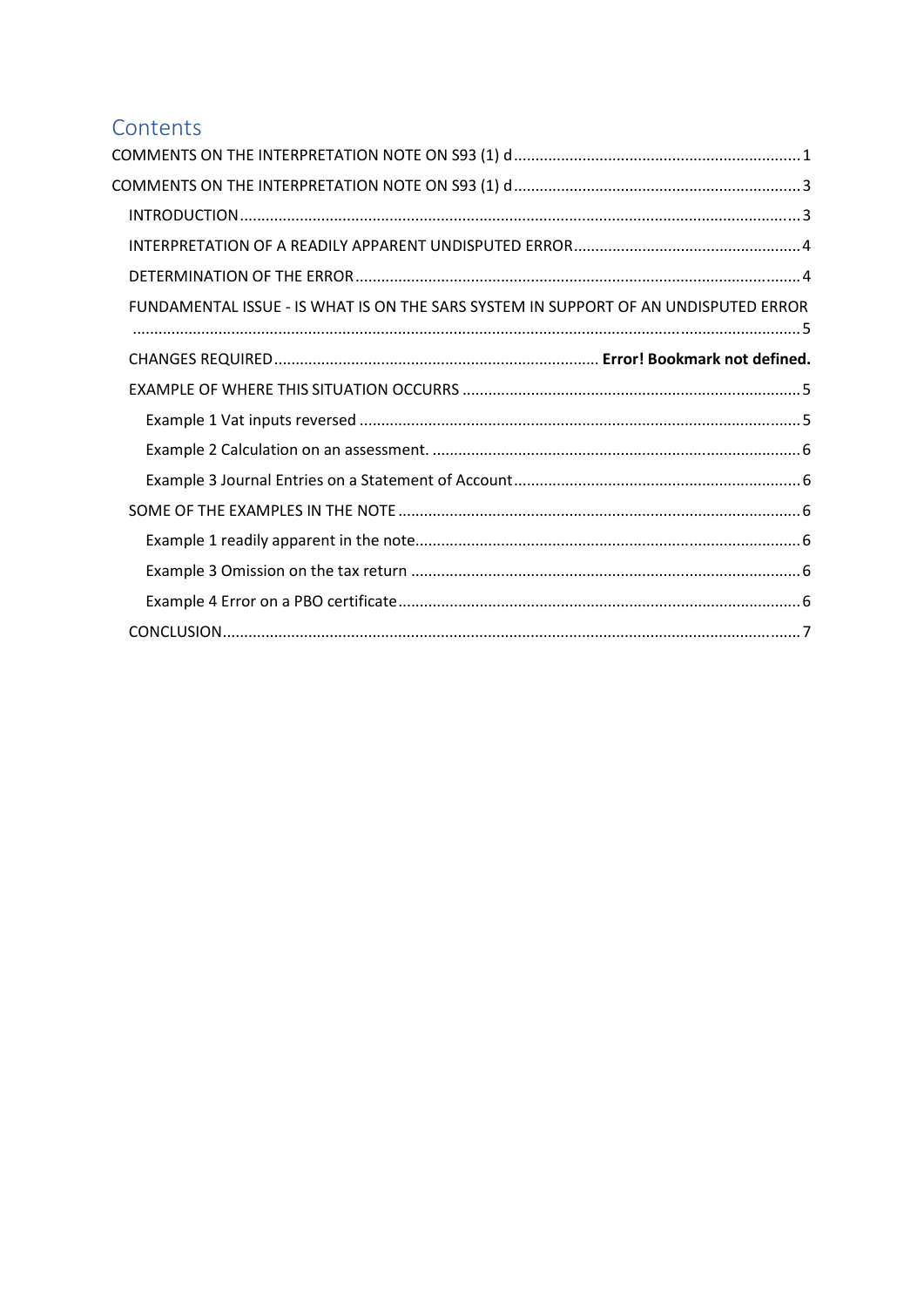## <span id="page-2-0"></span>COMMENTS ON THE INTERPRETATION NOTE ON S93 (1) d

## <span id="page-2-1"></span>INTRODUCTION

An interpretation note needs to interpret aspects as well as practical circumstances in regard to the laws and processes, but should never create new laws. SARS has been on a modernisation crusade for many years now and many aspects of interpretation guides don't deal properly with practical processes simply because the legal issues don't fit. A quick promulgation of laws by treasury on many occasions does not allow SARS to change their systems quickly or sometimes even at all.

There are many issues that taxpayers encounter in regard to all processes with no help from the laws and no mechanism in place to deal with errors that occur other than mechanisms available like objection or an application for a reduced assessment in terms of s 93 (1) d. In many situations these mechanism don't work owing to the time that it takes and the skills shortage at SARS.

## **SOME BACKGROUND TO INTERPRETATION NOTE ON S93 (1) d**

The interpretation note on s 93 (1) d deals with undisputed errors that may occur on an **assessment by SARS** or by the **taxpayer on a tax return**. Taxpayers should always be aware that in many instances an electronic correction can be undertaken. Where this is available there is no need to use the objection or s 93(1) d process[. https://www.sars.gov.za/individuals/what-if-i-do-not](https://www.sars.gov.za/individuals/what-if-i-do-not-agree/request-for-corrections/)[agree/request-for-corrections/.](https://www.sars.gov.za/individuals/what-if-i-do-not-agree/request-for-corrections/)

The correction attempt should always be used first!

According to the **Interpretation Note** (Note) The Tax Administration Act (Act) was changed in 2015 to make an undisputed error which may appear on an assessment or tax return **"readily apparent"** and not just **"apparent"** trying to make the error stronger**.** The change in the wording is SARS/Treasury attempting to narrow the use of this section, interpreting the words of the act by giving examples of the errors which will be accepted or not to reduce the assessment simply because the words of the section do not fit in with what SARS want. In my view they have moved the goalposts of what the Act tries to do making it very confusing.

- **(1) SARS may make a reduced assessment if** 
	- **(d) SARS is satisfied that there is a readily apparent undisputed error in the assessment by- (i) SARS; or** 
		- **(ii) the taxpayer in a return; or..**

How simple is the language in the act? An issue is SARS *may* and even if there is an error SARS may not make the reduced assessment because it does not say *must*. Other than *may* the language is simple and does not need an interpretation. What does SARS do, they move the goal posts by changing the process thus moving legislation to conform with their policy which no one knows about narrowing the focus.

The Note talks about the misuse by taxpayers of the s 93 (1) d and sets out the rules according to what they want. There is no question that in many instances the objection process is the way to go where there is legal interpretation and other matters that don't fit into s 93(1) d. Taxpayers must know when to use the objection process. Unfortunately, this is costly and a tedious process which can take a very long time to resolve. The intention of s 93 (1) d is to give taxpayers an easier alternative process where there is a "**readily apparent undisputed error**" subject to all the other conditions that SARS specifies.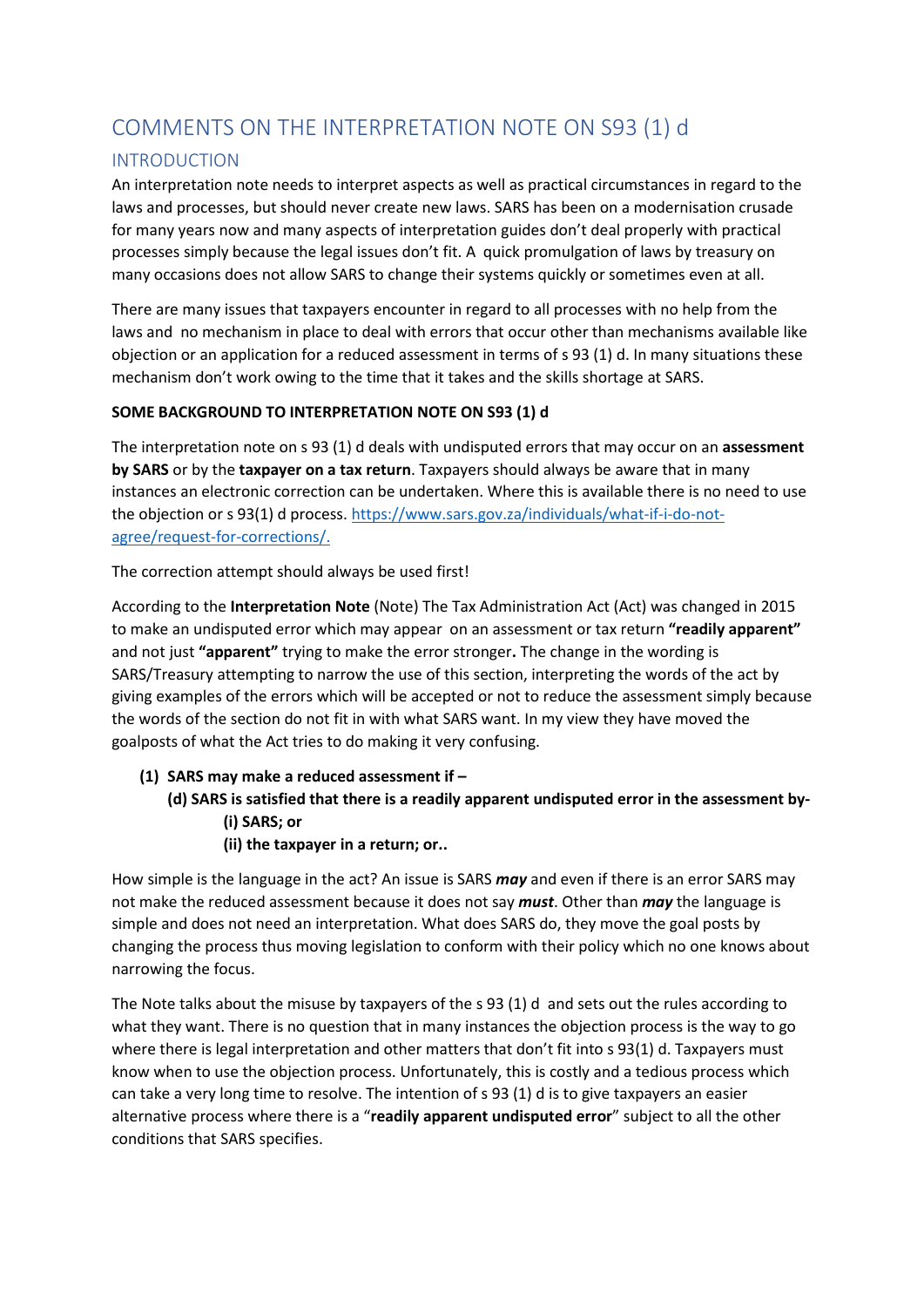The question that needs to be asked is if this section is a workable section as up and until now there has been no guidance and clearly SARS sees the section differently to the meaning in the language of the act?

## <span id="page-3-0"></span>INTERPRETATION OF A READILY APPARENT UNDISPUTED ERROR

The real issue with this Note is the interpretation of a **"readily apparent undisputed error"** to the satisfaction of SARS. This is the test that has to be passed to the satisfaction of SARS amongst some other things in order to obtain a reduced assessment. If this test fails there is no other way of rectifying the error other than going through a review or court process as an objection cannot be lodged -see s 104(2)(c).

As the Note points out, many of the words used like **"readily apparent"** are not defined in the Act and one therefore has to look at the English meaning which should make it very simple, but it is not simple at all as *readily apparent* takes on different meanings in different situations according to the Note. The Note explains the English meaning according to the dictionary but then puts a twist on the words according to specific situations of an error which narrows the circumstance of where this section can be used. Some of these will be pointed out when the examples are discussed below.

Looking at the words "**readily apparent"** as strengthened in 2015 is an attempt to make the disputed error easier to identify and just not be **apparent.** The Note says that the error must be **clearly visible** and must be **identified without hesitation or difficulty** such error being either on the return or on the assessment. However in some of the examples unless documentation is uploaded with the request for a reduction the error can never be readily apparent.

## <span id="page-3-1"></span>DETERMINATION OF THE ERROR

The Note says that at first glance SARS must be able to easily determine an undisputed error. This is just not possible unless the application request has all the supporting documentation some of which will be looked at and some of which won't in terms of the note depending on the circumstances of the claim for reduction.

**"Readily apparent"** must be ''able to be a identified without hesitation'' is clearly at odds with what happens in practice as there is no prescribed mechanism other than making the application by way of the correct SARS contact address and attaching all the supporting documentation which describes the error properly.

This is clearly not possible without referring to something else, like supporting documents, prepared tax calculation etc. Therefore the concept of a ''**readily apparent''** and an undisputed error can never be applied to an assessment or a tax return without looking at other supporting documentation. In my opinion this is just not possible. This makes the legislation and interpretation not functional.

The taxpayer always has to check an assessment against something else like a spreadsheet or computer produced calculation as assessments are complex. So the words readily apparent and undisputed error cannot be the situation in many instances simply because it's not possible and has to be explained in the application. This cannot be easily identifiable. In some instances this could be interpretation and should go the route of objection. The same would apply to a tax return. If one were to look at a tax return in its current form then it would be very difficult to see that there is a readily apparent error unless one compares each item to the source documentation, i.e. books of account, certificates etc.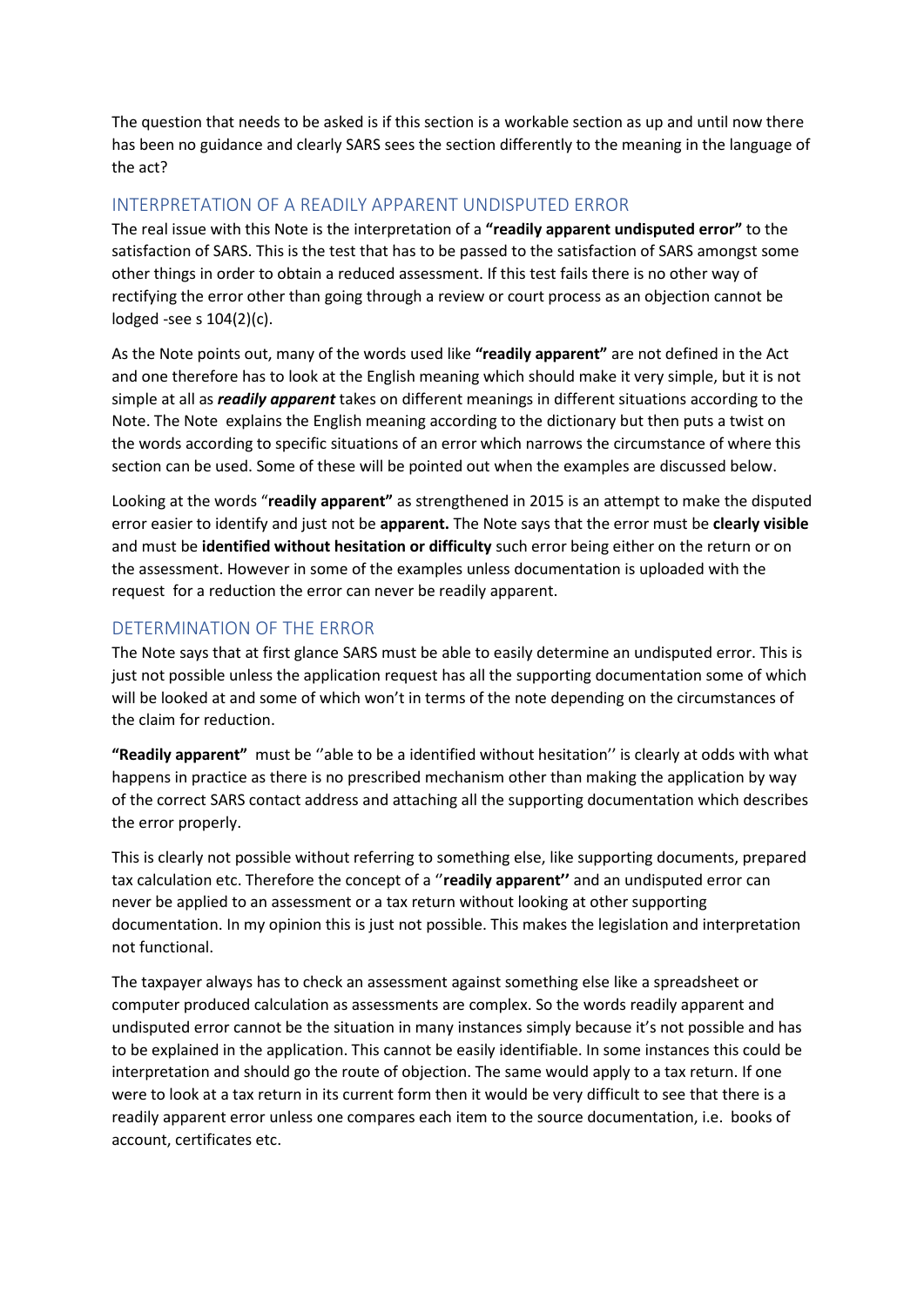The Note says that the error must not need a high degree of verification. A major problem is SARS are not prepared to look at the information on their own systems which will verify that an error has actually been made. If information which will prove an undisputed error is already available on the SARS e-filing system how can this be said to take a high degree of verification, all it requires is for someone to look and read it together with the application and perhaps even listen to the recorded calls available which are indicated by case number.

Based on the above the act must be changed or the policy must be changed because in this day of modernisation one has to look beyond the actual assessment or the tax return in order to find an error, it is not possible any other way.

## <span id="page-4-0"></span>FUNDAMENTAL ISSUE - IS WHAT IS ON THE SARS SYSTEM IN SUPPORT OF AN UNDISPUTED ERROR

The Note says the burden of proof is on the taxpayer as the taxpayer did the return resulting in an assessment. This is not true as many assessments result from what SARS calculates and in terms of s 1 the definition of assessment must all be included.

Taking this further one needs to look at the components and make up of an assessment, which are;-

- Tax return
- Supporting documents which could already be on the SARS system
- Supporting documentation in the taxpayer's possession

The point being made is that very often SARS has all the available evidence available to them linking the evidence without requiring any interpretation. SARS can clearly see that something is wrong and the only evidence is actually on the SARS e-filing system where the tax return is housed and where the history of all interactions with the taxpayer are recorded. How is it possible that SARS can make a decision without looking at their own history of what actually caused the error when it is pointed out to them. By doing it this way SARS are narrowing the focus and excluding their own errors. In my view undisputed errors are created because of system problems in many cases. Is it right that the taxpayer must go through an objection process that in today's times can take years to resolve to fix a SARS error. - See examples below.

### <span id="page-4-1"></span>EXAMPLE OF WHERE THIS SITUATION OCCURRS

#### <span id="page-4-2"></span>Example 1 Vat inputs reversed

A Vat assessment raised on the taxpayer for the June 2016 period dated 3 February 2017 was the result of various undisputed system failures thus preventing the taxpayer from complying timeously with a SARS requests for verification of the VAT return and is a situation where there is **NO FAULT BY THE TAXPAYER** which is clearly documented on the SARS system. The taxpayer went to extraordinary lengths to rectify the situation spending an enormous amount of hours even visiting a SARS branch and was actually shown the data on the SARS system.

The taxpayer did in fact make objections which were declined as no one at SARS was prepared to look at the data which was loaded on their system because it was late owing to various system failures, it was just so much easier to leave the assessment in place, ignore all requests and send final demands.

It cannot be that this is not an error by SARS. It can be proved to be *readily apparent* and *undisputed* because there is a full audit trail of telephone calls made and emails sent on the SARS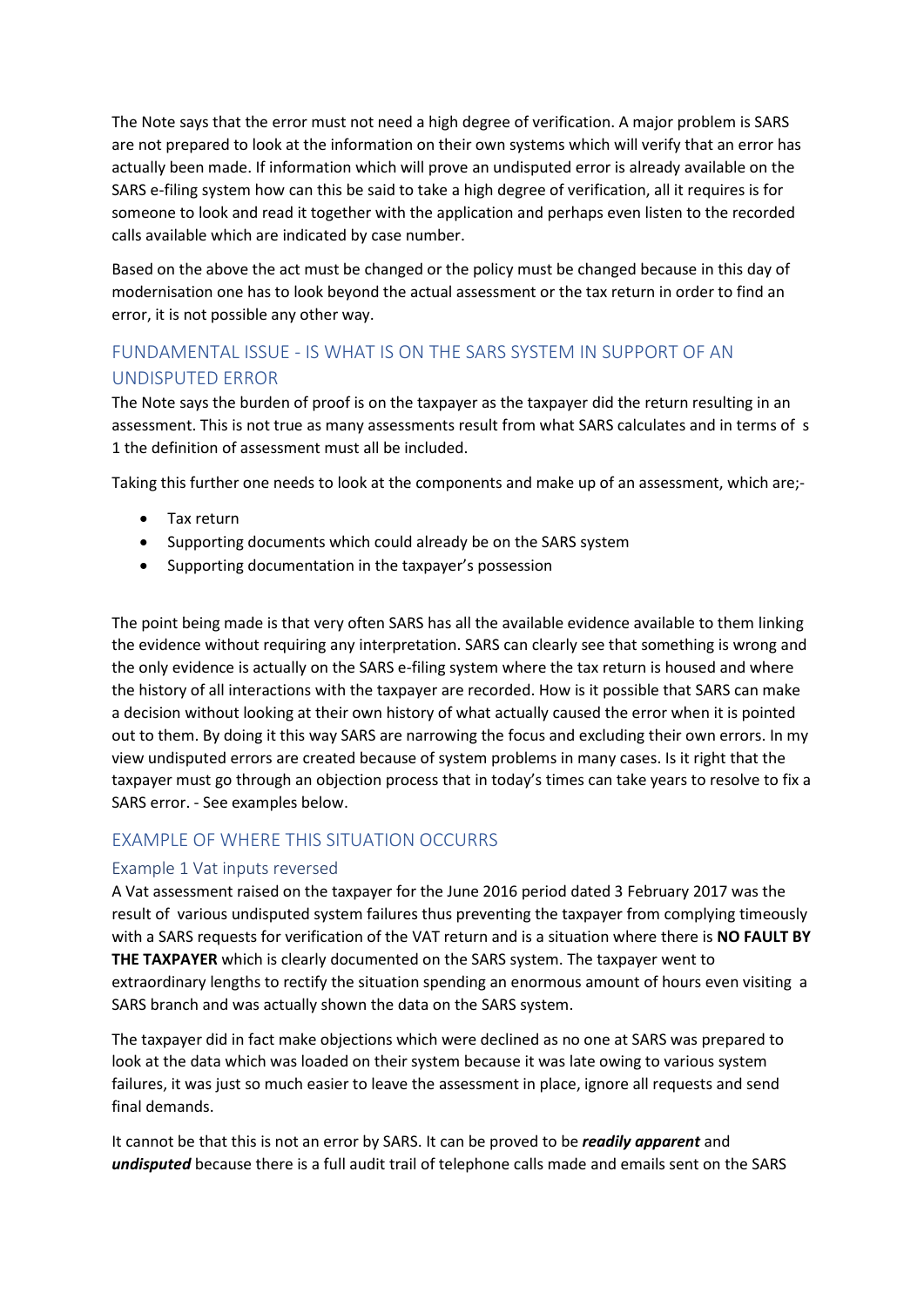system. All it would have taken is for someone to look. Why should the taxpayer have to go through this process where there is a simple failure of systems which is clearly an error.

The statement " if SARS cannot make this determination from merely looking at the return or assessment", the error cannot be said to be readily apparent although there might well be an error" which is really an unreasonably statement.

Based on thousands of situations like the above the interpretation of *readily apparent* and *dispute* must be extended to include the records on the SARS system, otherwise they must issues a clear policy so this section is not handled by trial and error.

#### <span id="page-5-0"></span>Example 2 Calculation on an assessment.

The writer has seen errors on the calculation of a Retirement Annuity which is clearly visible on the assessment when its compared to a calculation. Why must this one go through a lengthy objection process for this where its clearly *readily apparent* and *undisputed.* 

### <span id="page-5-1"></span>Example 3 Journal Entries on a Statement of Account

A journal entry on any statement of account where SARS has not advised the taxpayer of the reasons for the entry must surely be an undisputed error as SARS has not complied with their own rules. We are seeing VAT refunds reversed without any reasons being put forward by SARS even after the taxpayer has complied with the requests for verification.

## <span id="page-5-2"></span>SOME OF THE EXAMPLES IN THE NOTE

#### <span id="page-5-3"></span>Example 1 readily apparent in the note

The Result in example 1 is readily apparent but the example doesn't deal with how it can be proved. The medical certificate is not on the tax return and is not clearly visible so how can this be readily apparent unless SARS can see it or it has been uploaded.

The result in this example is at odds with what is said in the note. The certificate was entered incorrectly nevertheless the Note says this is an undisputed error. How can SARS see this as it's an entry from a tax certificate which may not be available to SARS. As the return is done manually where in fact is the documentation. Clearly this situation does not take into account the current environment as the medical aid details are automatically loaded and if there is an error the taxpayer can do a correction without going through this whole process.

#### <span id="page-5-4"></span>Example 3 Omission on the tax return

The Note talks about the fact that an omission is not an error, but the English language definition says that an omission can be part and parcel of an error. In my view an omission on a tax return is very well an error where it is inadvertent. In Example 3 in the note the situation is if something is entered on a tax return incorrectly and it can be shown that it's an error then it's an error however if it's an omission then it must follow the normal dispute resolution process. I don't agree with this as in terms of SARS rules a correction can be done and the supporting document can be uploaded. If corrected.

#### <span id="page-5-5"></span>Example 4 Error on a PBO certificate

This example deals when an error is made at the time of entry of the tax return details are entered when the PBO certificate is incorrect. The error is discovered afterwards when the certificate is corrected. According to the Note the request will be rejected on a s 93 (1) d application. The taxpayer did make a PBO payment and erred in that the error was not picked up. This interpretation is not correct as there is a readily apparent undisputed error which needs to be corrected.